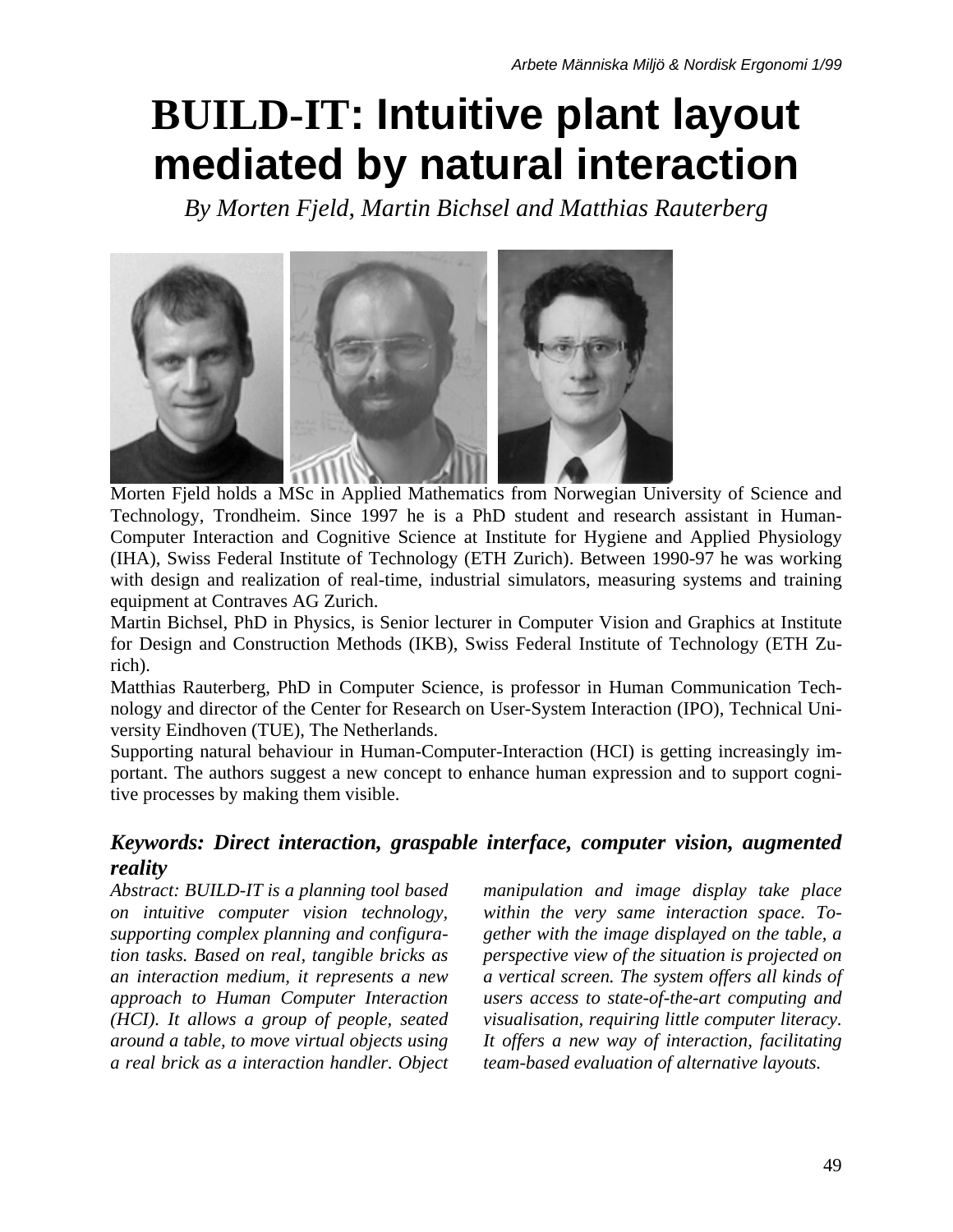

*Figure 1. A complete activity cycle in action regulation theory.* 

# *Introduction*

Supporting *natural behaviour* in Human-Computer-Interaction (HCI) is getting increasingly important. We suggest a new concept to *enhance* human expression and to *support* cognitive processes by making them visible.

To allow for a *natural* or *direct* way of task solving behaviour, we define a set of six *design principles*. These principles are then used as support to design an interaction tool called BUILD-IT. Based on tangible bricks as *interaction handlers*, this system enables users to interact with complex data in a direct way. We call our design concept the Natural User Interface (NUI).

# *Outline of design principles*

As pointed out in the introduction, there is a need for a concept bringing together cognitive (here: goal related) and motor activity. Based on task analysis, *action regulation theory* (Hacker, 1994) is one possible concept to answer this need. We choose action regulation theory as the *psychological basis*  for this work. Within this tradition, high importance is given to the concept of *complete task*. A complete task starts with a goal setting part, followed by three subsequent steps (Figure 1).

In more detail, these four steps are:

- individual setting of goals, given by the task description, and later on, given by controlled feedback,
- taking on planning functions, selecting tools and preparing actions necessary for goal attainment,
- physical (or even mental) performance functions with feedback on performance pertaining to possible corrections of actions, and
- controlled feedback on results and the possibility of checking the action results against goals.

When computer users pursue an activity, their goal may be more or less clear. Their actions may be classified according to goal-relatedness. Kirsh and Maglio (1994) considered motor activity as being either *epistemi[c](#page-1-1)*<sup>1</sup> or *pr[agm](#page-1-0)atic*<sup>2</sup>. Pragmatic actions have the primary function of bringing the user physically closer to a goal. In contrast, epistemic actions are chosen to unveil hidden information or to gain insight that otherwise would require much mental computation. Hence, physical actions facilitate mental activity, making it faster and more reliable. Cognitive complexity may also be reduced by epistemic actions.

 $\overline{a}$ 

<span id="page-1-0"></span><sup>1</sup> Knowledge-based 2

<span id="page-1-1"></span><sup>&</sup>lt;sup>2</sup> Practice-based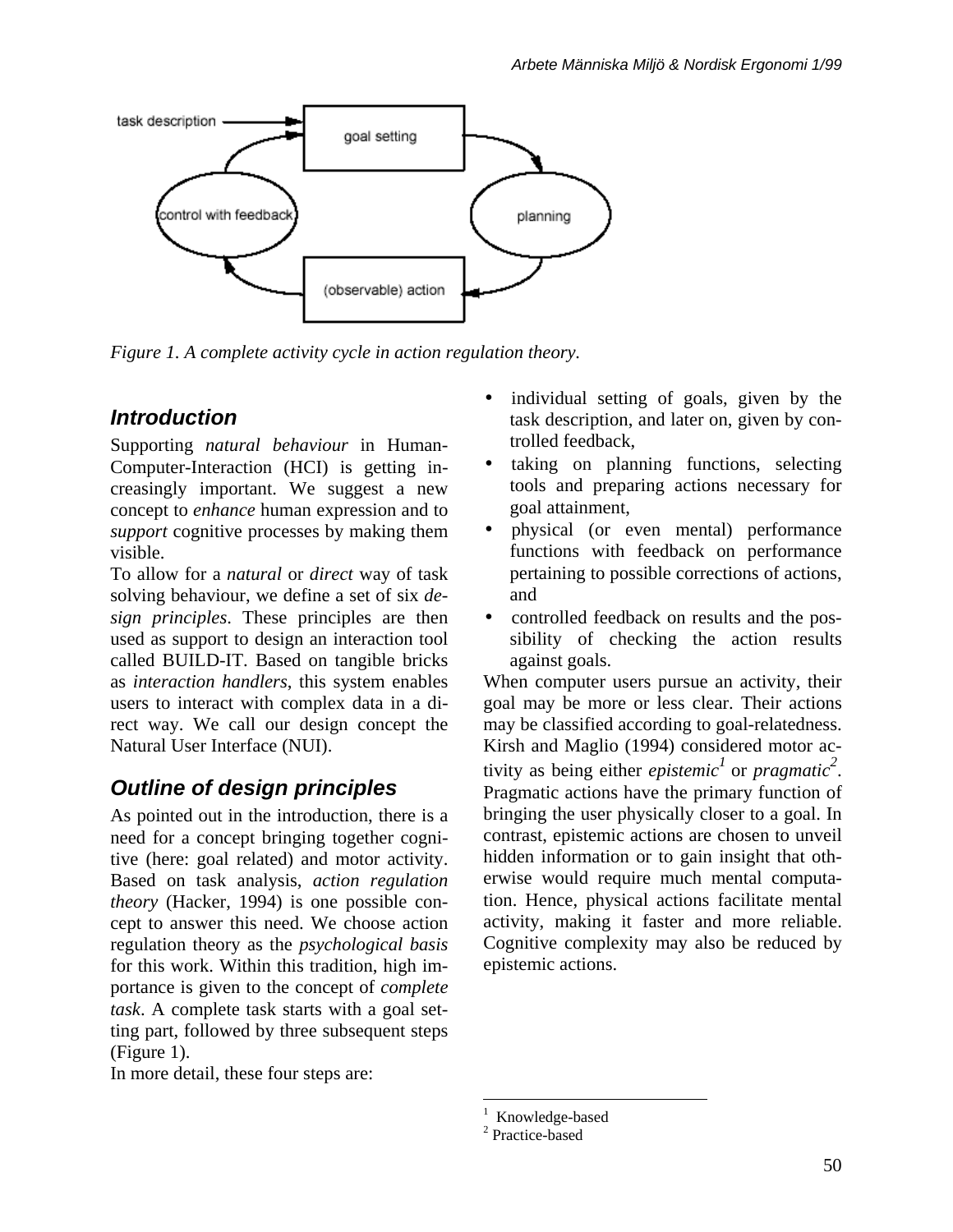

*Figure 2. A complete activity cycle in the case of epistemic action.* 

Epistemic and pragmatic actions are, generally speaking, both present in task-solving behaviour. This applies to all levels of expertise. Independent of the level of expertise, pragmatic and epistemic actions are both necessary for successful task solving performance and should therefore be encouraged in the design of HCI tools.

Pragmatic actions seem to come close to Hacker's (1994) *goal-driven* actions. However, if no goal can be derived directly from a task description, the first part of solving the task is epistemic. In that case, a complete activity cycle starts with observable action, followed by goal setting and planning (Figure 2).

In the rest of this paper, we make the abstraction that pragmatic, as well as epistemic action *both* can be represented by Figure 1. This means that the top and bottom of the cycle in Figure 1 should no longer be taken literally. That figure is meant to transport *both* the idea of complete pragmatic *as well as* the idea of complete epistemic actions.

Now, the first three design principles for graspable interfaces can be outlined:

- Assure that mistakes only imply low risk so that epistemic behaviour is being stimulated,
- allow users to choose between epistemic (exploratory) *and* pragmatic (goal-oriented) actions, and
- support a complete regulation of pragmatic *as well as* epistemic behaviour.

#### *Coinciding action and perception spaces*

When manipulating objects in the *real world*, action space (hands and fingers) and perception space (the position of the object in the real world) *coincide* in time and space (Rauterberg, 1995). Hacker and Clauss (1976) proved that offering task-relevant information *in the same space* as where action takes place leads to increased performance.



*Figure 3. User interface where perception and action space coincide.*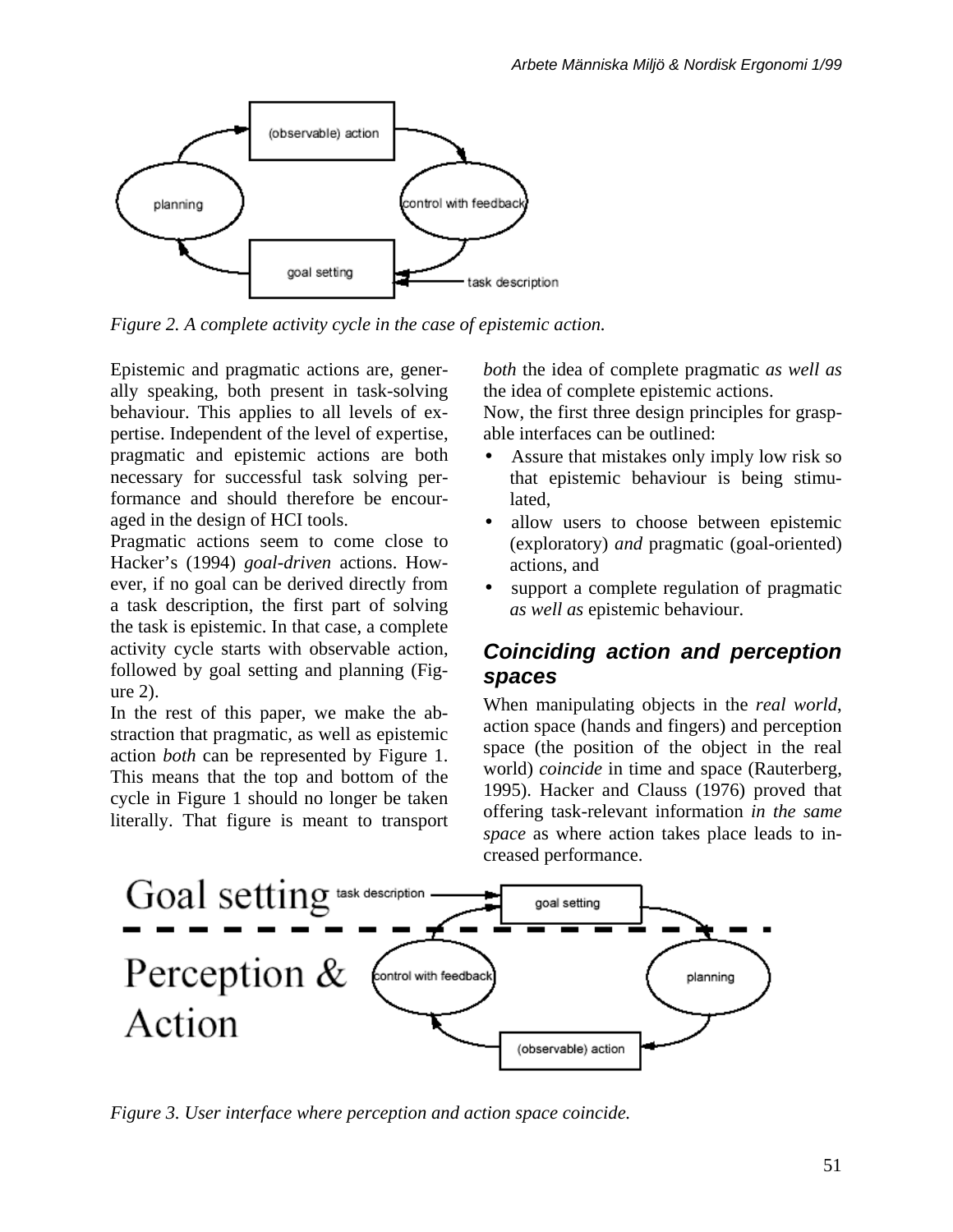With a screen-keyboard-mouse user interface, there is a *separation* between these two spaces, given by the separation of in- and output devices. An alternative approach to interface design (Rauterberg, 1995), is to let perception and action space coincide (Figure 3).



*Figure 4a & b. BUILD-IT, a brick-based Natural User Interface (NUI) instantiation supporting multi-expert, task solving activity.*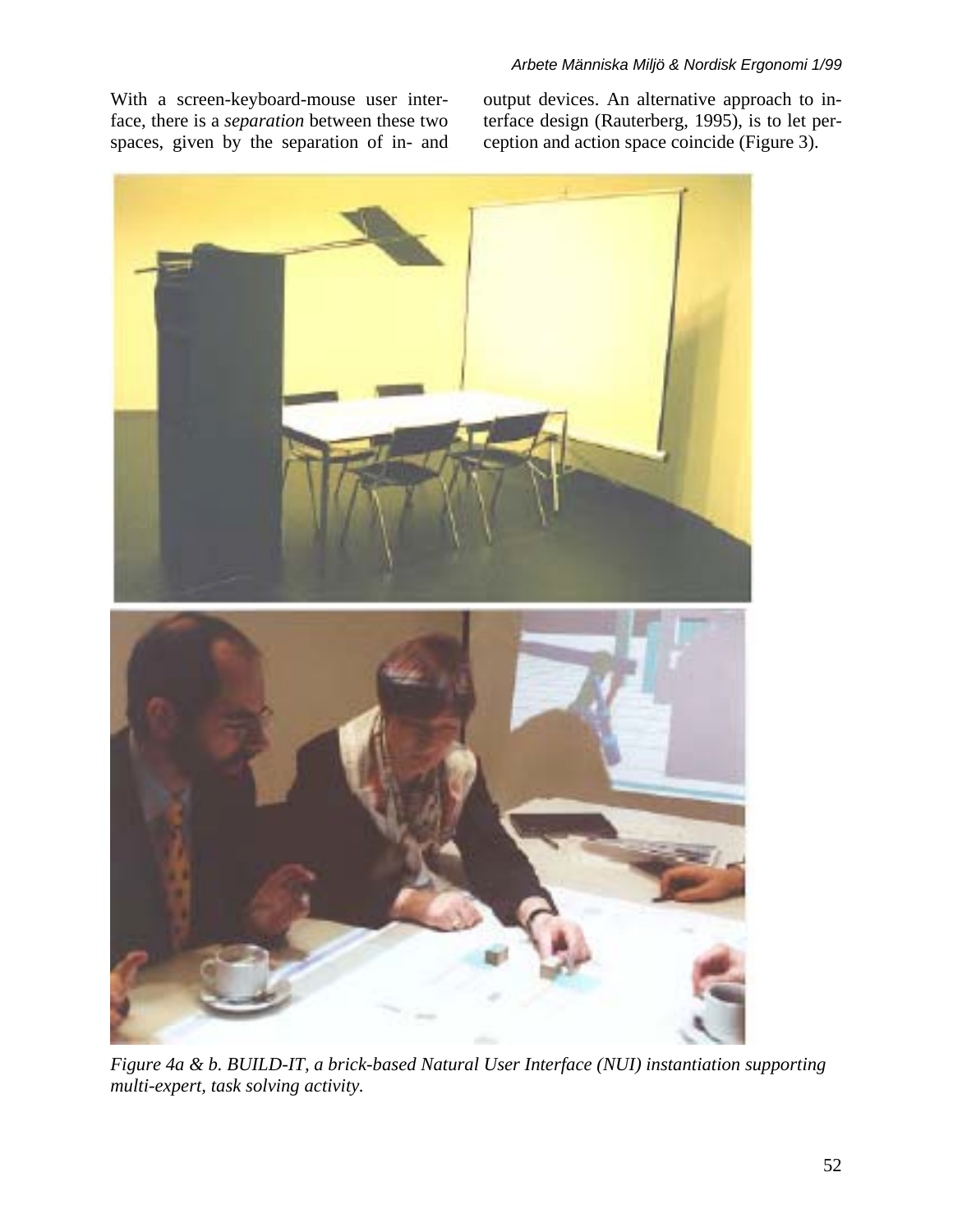

*Figure 5. In the centre, a* plan view *with objects (robots, tables etc.). On the sides,* menu areas *with objects and functions (virtual camera, print etc.).* 

## *Tactile feedback*

Furthermore, to improve the feedback from interface to user, it is feasible to offer haptic (or: tactile) feedback. Akamatsu and MacKenzie (1996) showed how tactile feedback may improve task solving performance.

#### *The real world cannot be authentically reproduced by a computer*

At this point, we merge the two preceding concepts of interface design. Interfaces offering i) a coincident perception and action space, and ii) haptic feedback, can be subsumed under Augmented Reality (AR). AR is based on real objects, augmented by computer-based, intelligent characteristics. AR recognises that people are used to the real world, which cannot be authentically reproduced by a computer. A first AR interface, Digital Desk, was suggested by Newman and Wellner (1992). Similar ideas were described by Tognazzini (1996). We will choose AR to be the *technological basis* for design of NUIs.

We find it important that real and virtual objects clearly indicate the kind of interaction they are meant to support. This idea stems from the concept of *affordances*, first suggested by Gibson (1986), later applied to design by Norman (1988). Applied to our system, this means that real interaction handlers and virtual, projected objects must be designed so that they clearly inform about the function they support, the structure they represent and the results they produce.

Now, the final three design principles for can be established:

- Support users to take on planning functions in a direct and intuitive way,
- clearly indicate which objects and tools are useful for task solving accomplishment, and
- clearly show the results of user actions.

#### *Design and implementation of BUILD-IT*

Guided by the outlined principles, we designed a *brick-based* NUI instantiation (Figure 4a & 4b). *Brick-based* means that graspable bricks are used as interaction handlers, or mediators, between users and virtual objects. As task context, we chose that of planning activities for factory design. A prototype system, called BUILD-IT, was realised (Fjeld, Bichsel and Rauterberg, 1998). This is an application that supports engineers in designing assembly lines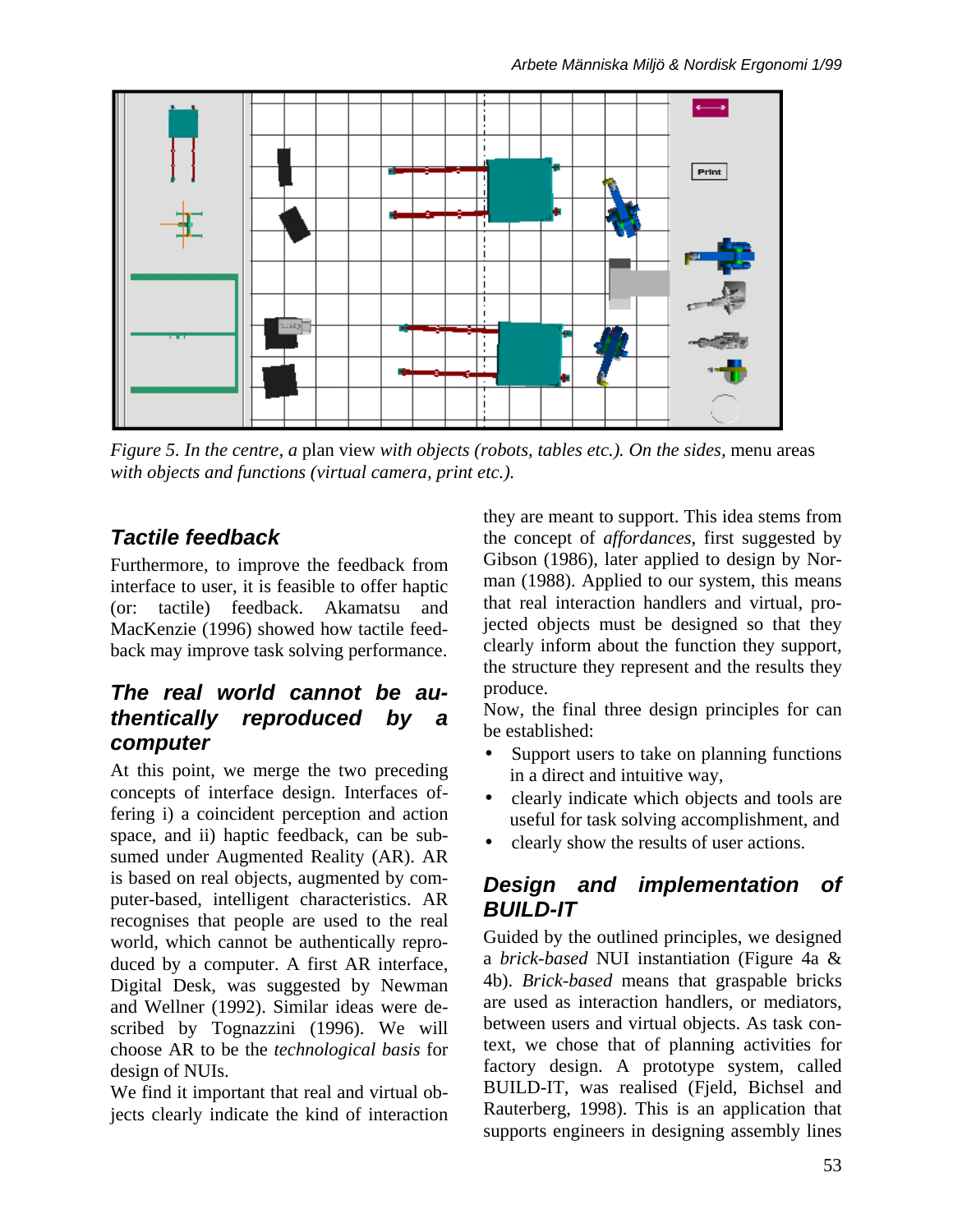and building factories. The system enables users, grouped around a table, to interact in a space of *virtual* and *real* world objects. A vertical screen gives a *side view* of the plant. In the table working area there are *menu areas*, used to select new objects, and a *plan view* where such objects can manipulated (Figure 5).

The working principle of BUILD-IT is shown in Figure 6a. Users select an object by putting the brick at the object positions. Objects can be translated, rotated and de-selected by simple brick manipulation. Using a material brick, everyday motor patterns like grasping, moving, rotating are activated. When the brick is covered, the virtual object stays put.



*Figure 6a & b. The basic steps for brick-based user manipulations (left), and two-handed interaction (right).*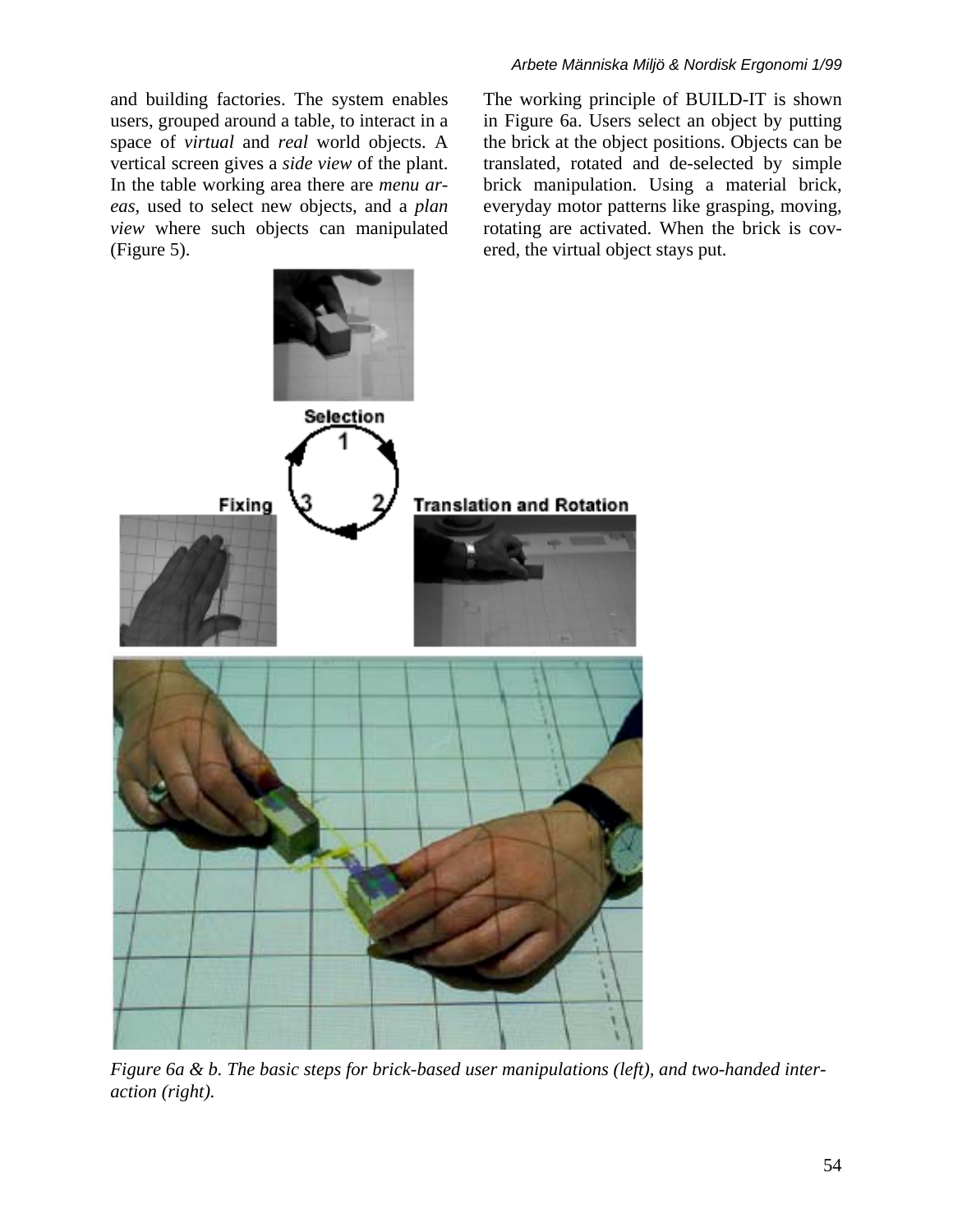To allow for two handed operations, the system supports multi-brick interaction (Figure 6b). A second effect of multi-brick interaction, is that several users can take part in a simultaneous design process.

Graphical display is based on the class library MET++ (Ackermann, 1996). The system can read and render arbitrary virtual 3D objects (Figure 5). These objects are transferred from a Computer Aided Design (CAD) system to BUILD-IT (Fjeld, Jourdan, Bichsel and Rauterberg, 1998) using Virtual Reality Modelling Language (VRML).

## *Discussion and future work*

The system dynamically supports user needs for natural behaviour and control. It gives an immediate feedback to support planning and goal setting, assuring a complete regulation of the working cycle. Since the cost of making mistakes is low, the system enhances *epistemic* and *pragmatic* action.

Most novel research questions triggered by this project come from developing and working with the system. However, some of these *questions* can be pursued *apart* from the system. Hence, experiments can be divided into two different kinds; *mock-up* (design of hardware) and *real* (design of software and interaction between hard- and software ).

Future work will explore design of interaction handler(s) and how to combine software and hardware in an intelligible way. Functionality for one- and/or two-handed interaction is another relevant topic. Finally, offering spatial navigation (virtual camera handling, scrolling and zooming), object scaling and grouping, are highly relevant questions.

## *References*

- Ackermann, P. (1996) Developing Object-Oriented Multimedia Software Based on the MET++ Application Framework. dpunkt Verlag für digitale Technologie.
- Akamatsu, M. & MacKenzie, I. S. (1996), 'Movement characteristics using a mouse with tactile and force feedback'. *Interna-*

*tional Journal of Human-Computer Studies*, Vol. 45, pp. 483-493.

- Fjeld, M., Bichsel, M. & Rauterberg, M. (1998), 'BUILD-IT: An Intuitive Design Tool Based on Direct Object Manipulation', in L. Wachsmut & M. Frölich (eds*.*), *Gesture and Sign Language in Human-Computer Interaction. Lecture Notes in Artificial Intelligence*, Vol. 1371. Springer-Verlag, pp. 297-308.
- Fjeld, M., Jourdan, F., Bichsel, M. & Rauterberg, M. (1998), 'BUILD-IT: an intuitive simulation tool for multi-expert layout processes', in M. Engeli & V. Hrdliczka (eds.), *Fortschritte in der Simulationstechnik*. vdf Hochshuleverlag: Zurich, pp 411-418.
- Gibson, J. J. (1986) *The ecological approach to visual perception*. L. Erlenbaum: London.
- Hacker, W. & Clauss, A. (1976), 'Kognitive Operationen, inneres Modell und Leistung bei einer Montagetätigkeit', in W. Hacker (ed.) *Psychische Regulation von Arbeitstätigkeiten*. Deutscher Verlag der Wissenschaften: Berlin, pp. 88-102.
- Hacker, W. (1994), 'Action regulation theory and occupational psychology. Review of German empirical research since 1987'. *The German Journal of Psychology*, Vol. 18(2), pp. 91-120.
- Kirsh, D. & Maglio, P. (1994), 'On Distinguishing Epistemic from Pragmatic Action'. *Cognitive Science*, Vol. 18, pp. 513-549.
- Newman, W. & Wellner, P. (1992), 'A Desk Supporting Computer-base Interaction with Paper Documents', in *Proceedings of the CHI´92*, pp. 587-592.
- Norman, D. A. (1988) *The psychology of everyday things*. BasicBooks-HarperCollins, pp. 87-104.
- Rauterberg, M. (1995) *Ueber die Quantifizierung software-ergonomischer Richtlinien, PhD Thesis*. University of Zurich: Zurich, p. 206.
- Tognazzini, B. (1996) *Tog on Software Design*. Addison-Wesley: Reading MA.